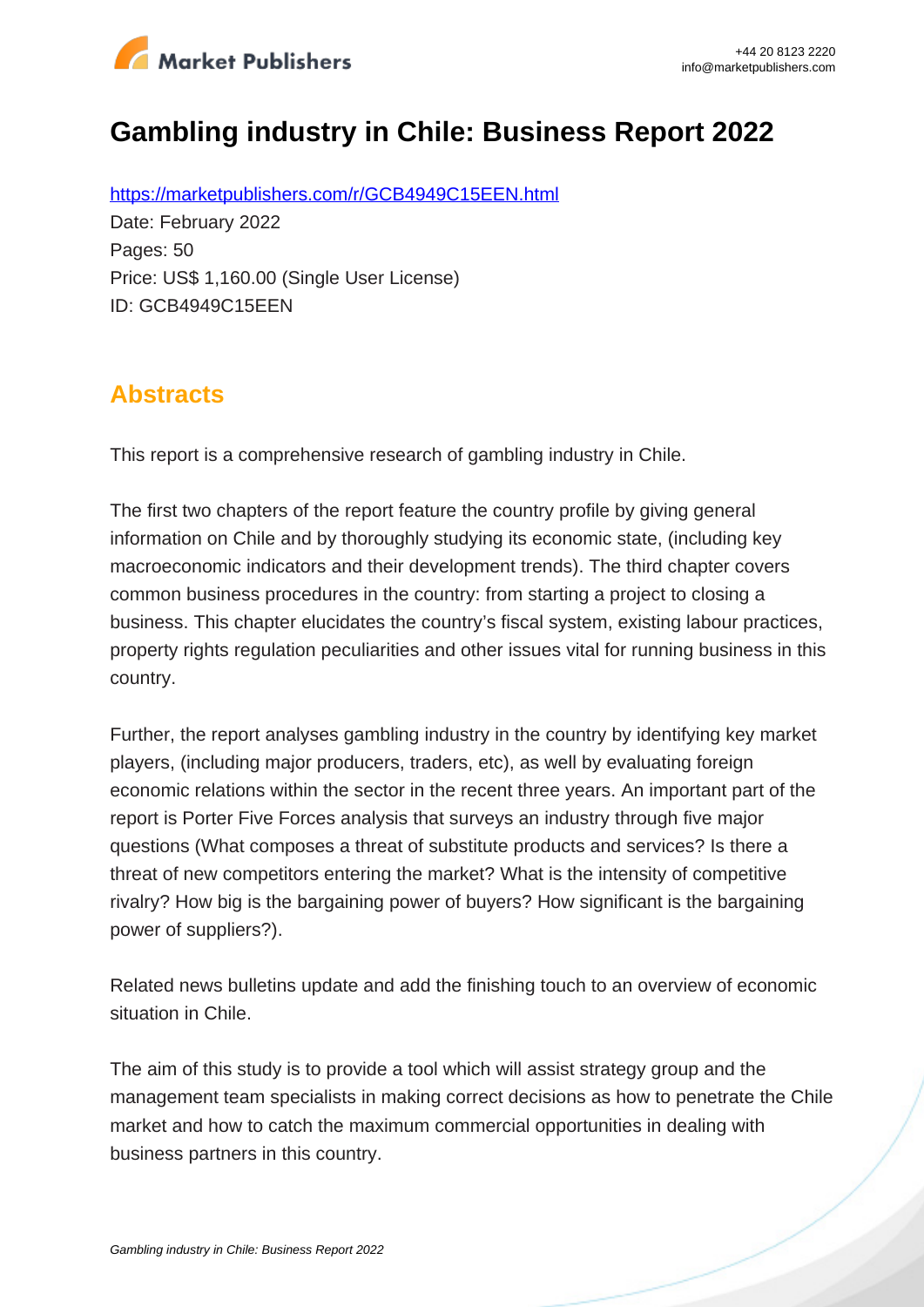

# **Contents**

## **1. CHILE: COUNTRY PROFILE**

- 1.1. Geographical position
- 1.2. Historical background
- 1.3. Demography
- 1.4. Administrative divisions
- 1.5. Political situation
- 1.6. Economic situation
- 1.7. Foreign relations

1.8. Social environment and culture. Cultural differences and their impact on business negotiations

### **2. CHILE: FINANCIAL AND ECONOMIC PROFILE**

- 2.1. Country's Gross Domestic Product (GDP): historical trends and projection
- 2.2. Industrial production outlook
- 2.3. Chile foreign trade
- 2.4. Current investment climate
- 2.5. Labor market overview. Current employment state
- 2.6. Ratings by major rating agencies

#### **3. PECULIARITIES OF DOING BUSINESS IN CHILE**

- 3.1. Procedures for starting a business
- 3.2. Routine for building permits obtaining
- 3.3. Registration of ownership rights
- 3.4. Basic terms of providing business loans by banks
- 3.5. Measures for investments protection
- 3.6. Tax system
- 3.7. Foreign trade transactions
- 3.8. Debt collection
- 3.9. Business liquidation

### **4. CHILE GAMBLING INDUSTRY OVERVIEW**

#### **5. CHILE GAMBLING INDUSTRY PORTER FIVE FORCES ANALYSIS**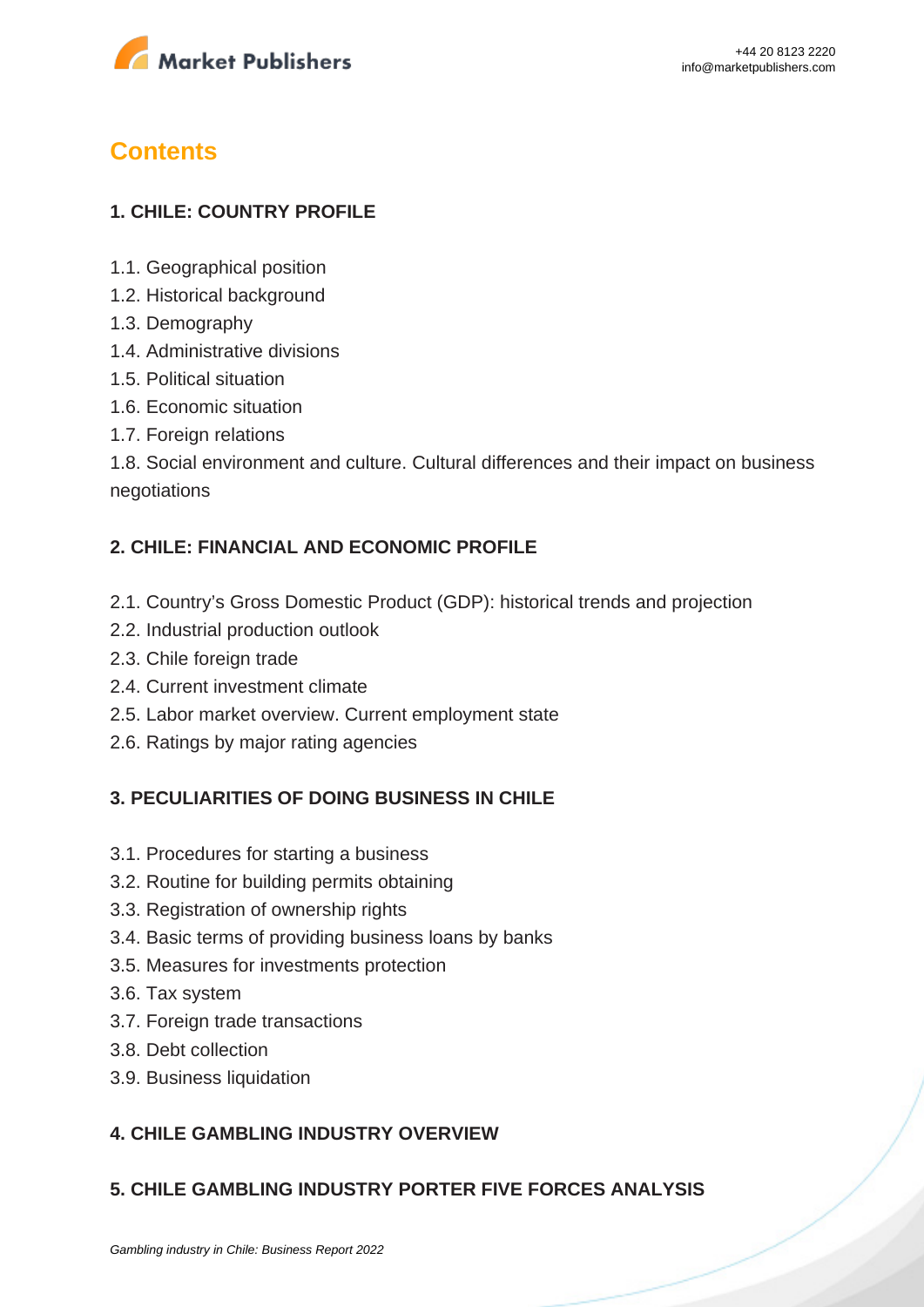

#### **6. CHILE ECONOMY NEWS AND ANALYSIS DIGEST**

\*Please note that Gambling industry in Chile: Business Report 2022 is a half ready publication.

 It only requires updating with the help of new data that are constantly retrieved from Publisher's databases and other sources. This updating process takes 3-5 business days after order is placed. Thus, our clients always obtain a revised and updated version of each report. Please also note that we do not charge for such an updating procedure. Business Analytic Center (BAC) has information for more than 25,000 different products available but it is impossible to have all reports updated immediately. That is why it takes 3-5 days to update a report after an order is received.